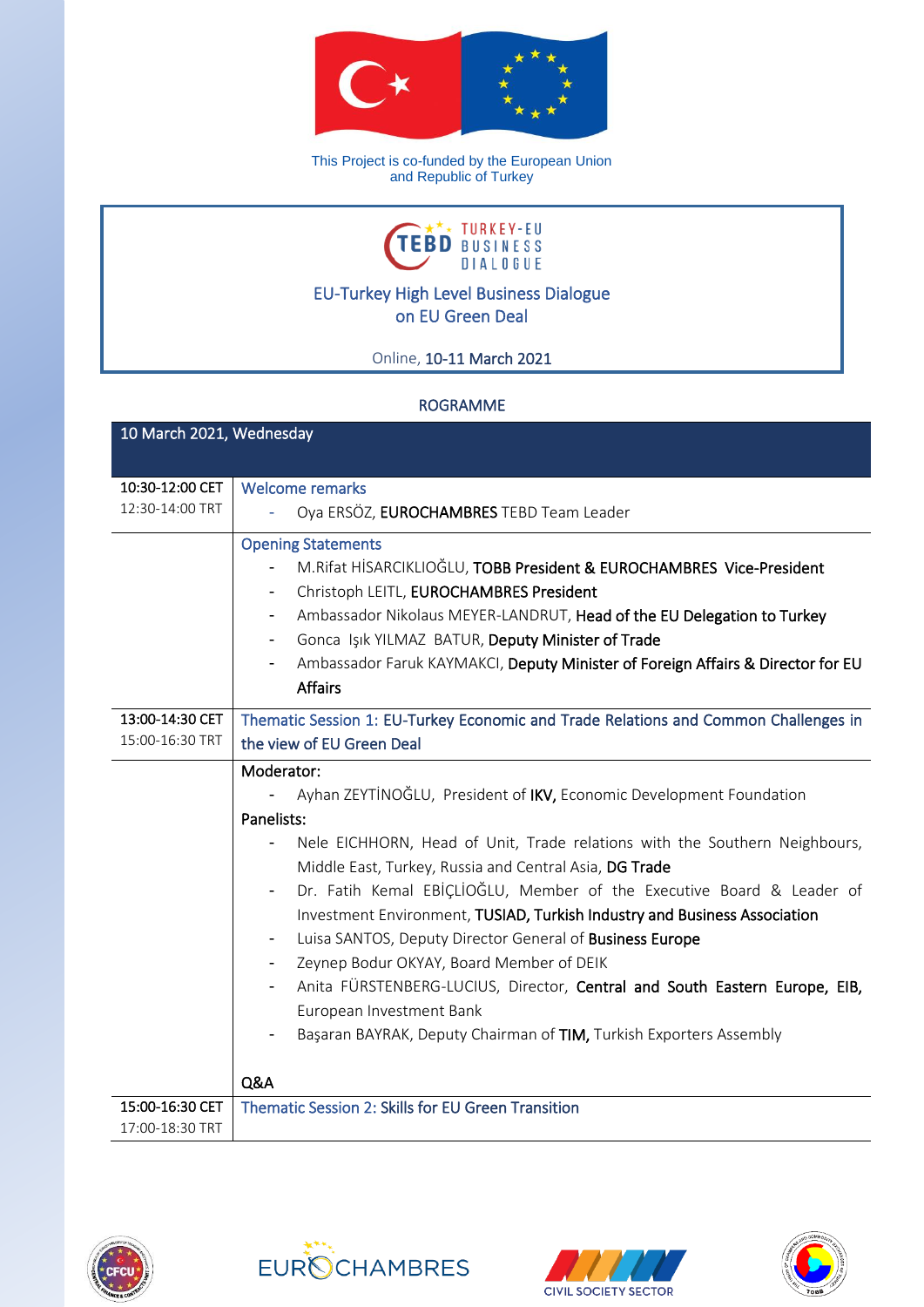|                                    | Moderator:                                                                                                                                                                                                                                                                                                                                                                                                                                                                                                                                                                                                                                                                                                                           |
|------------------------------------|--------------------------------------------------------------------------------------------------------------------------------------------------------------------------------------------------------------------------------------------------------------------------------------------------------------------------------------------------------------------------------------------------------------------------------------------------------------------------------------------------------------------------------------------------------------------------------------------------------------------------------------------------------------------------------------------------------------------------------------|
|                                    | Adam GAJEK, EUROCHAMBRES Policy Advisor                                                                                                                                                                                                                                                                                                                                                                                                                                                                                                                                                                                                                                                                                              |
|                                    | Panelists:                                                                                                                                                                                                                                                                                                                                                                                                                                                                                                                                                                                                                                                                                                                           |
|                                    | Tatjana BABRAUSKIENĖ, Member of the Section for Employment, Social Affairs and<br>Citizenship and rapporteur of the opinion Towards an EU strategy for enhancing<br>green skills and competences for all, European Economic and Social Committee<br>Çetin DEMİRKAZIK, Secretary General of TESK, Confederation of Turkish Tradesmen<br>and Craftsmen<br>Gökhan YETKIN, Renewable Resources and Waste Management Committee<br>President, MUSIAD, Independent Industrialists and Businessmen's Association<br>Emine ERDEM, President of KAGIDER, Women Entrepreneurs Association of Turkey<br>Nurten ÖZTÜRK, President of TOBB Women Entrepreneurs Council<br>$\overline{\phantom{a}}$<br>Manuela GELENG, Director for Skills, DG EMPL |
|                                    | Q&A                                                                                                                                                                                                                                                                                                                                                                                                                                                                                                                                                                                                                                                                                                                                  |
| 11 March 2021, Thursday            |                                                                                                                                                                                                                                                                                                                                                                                                                                                                                                                                                                                                                                                                                                                                      |
| 10:30-12:00 CET<br>12:30-14:00 TRT | Thematic Session 3: Recovery, Investment and Sustainable Finance                                                                                                                                                                                                                                                                                                                                                                                                                                                                                                                                                                                                                                                                     |
|                                    | Moderator:                                                                                                                                                                                                                                                                                                                                                                                                                                                                                                                                                                                                                                                                                                                           |
|                                    | Frederico MARTINS, EUROCHAMBRES Policy Advisor                                                                                                                                                                                                                                                                                                                                                                                                                                                                                                                                                                                                                                                                                       |
|                                    | Panelists:                                                                                                                                                                                                                                                                                                                                                                                                                                                                                                                                                                                                                                                                                                                           |
|                                    | Ben BUTTERS, EUROCHAMBRES CEO                                                                                                                                                                                                                                                                                                                                                                                                                                                                                                                                                                                                                                                                                                        |
|                                    | Alban MAGGIAR, President of SME United                                                                                                                                                                                                                                                                                                                                                                                                                                                                                                                                                                                                                                                                                               |
|                                    | H.Çağrı GÜRGÜR, TOBB Chief Advisor to the President<br>$\overline{\phantom{a}}$                                                                                                                                                                                                                                                                                                                                                                                                                                                                                                                                                                                                                                                      |
|                                    | Carlo MONTICELLI, Vice-Governor Financial Strategy, CEB Council of Europe                                                                                                                                                                                                                                                                                                                                                                                                                                                                                                                                                                                                                                                            |
|                                    | Development Bank                                                                                                                                                                                                                                                                                                                                                                                                                                                                                                                                                                                                                                                                                                                     |
|                                    | Q&A                                                                                                                                                                                                                                                                                                                                                                                                                                                                                                                                                                                                                                                                                                                                  |
| 13:00-14:30 CET                    | <b>Thematic Session 4: Circular Economy</b>                                                                                                                                                                                                                                                                                                                                                                                                                                                                                                                                                                                                                                                                                          |
| 15:00-16:30 TRT                    |                                                                                                                                                                                                                                                                                                                                                                                                                                                                                                                                                                                                                                                                                                                                      |
|                                    | Moderator:                                                                                                                                                                                                                                                                                                                                                                                                                                                                                                                                                                                                                                                                                                                           |
|                                    | Güven SAK, Managing Director of TEPAV, Economic Policy Research Foundation of                                                                                                                                                                                                                                                                                                                                                                                                                                                                                                                                                                                                                                                        |
|                                    | Turkey                                                                                                                                                                                                                                                                                                                                                                                                                                                                                                                                                                                                                                                                                                                               |
|                                    | Panelists:                                                                                                                                                                                                                                                                                                                                                                                                                                                                                                                                                                                                                                                                                                                           |
|                                    | Davor PERCAN, Bilateral and Regional Env. Cooperation Head of Unit, DG ENV<br>-                                                                                                                                                                                                                                                                                                                                                                                                                                                                                                                                                                                                                                                      |
|                                    | Gianpiero NACCI, EBRD, European Bank for Reconstruction and Development,                                                                                                                                                                                                                                                                                                                                                                                                                                                                                                                                                                                                                                                             |
|                                    | Acting Director of Energy Efficiency and Climate Change                                                                                                                                                                                                                                                                                                                                                                                                                                                                                                                                                                                                                                                                              |
|                                    | Auguste T. KOUAME, Country Director of World Bank                                                                                                                                                                                                                                                                                                                                                                                                                                                                                                                                                                                                                                                                                    |
|                                    | Orhan TURAN, President of TURKONFED, Turkish Enterprise and Business                                                                                                                                                                                                                                                                                                                                                                                                                                                                                                                                                                                                                                                                 |
|                                    | Confederation                                                                                                                                                                                                                                                                                                                                                                                                                                                                                                                                                                                                                                                                                                                        |
|                                    | Eliot Whittington, Director of Corporate Leaders Group                                                                                                                                                                                                                                                                                                                                                                                                                                                                                                                                                                                                                                                                               |
|                                    | Q&A                                                                                                                                                                                                                                                                                                                                                                                                                                                                                                                                                                                                                                                                                                                                  |